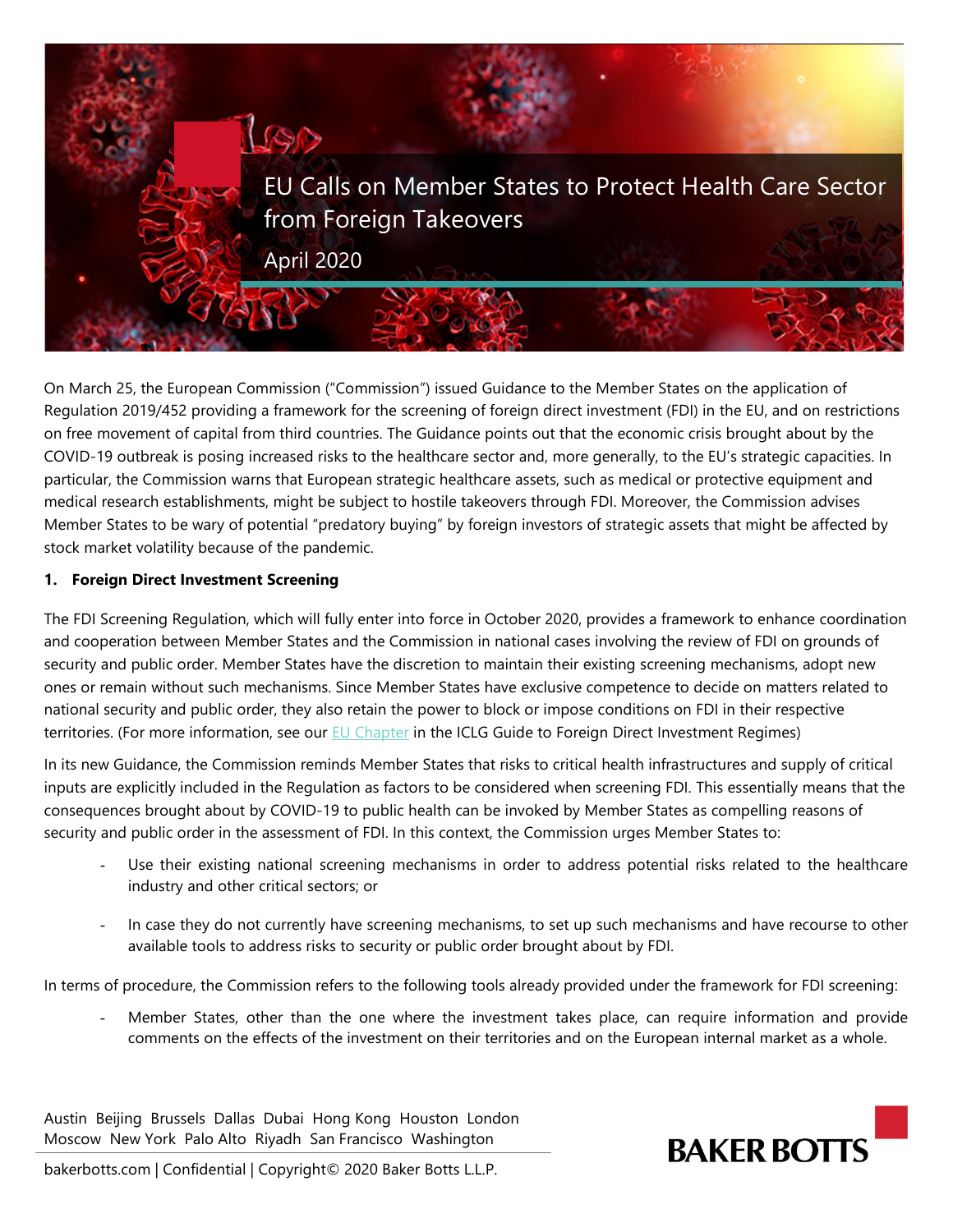- The Commission can also issue opinions addressed to the Member State in which the FDI is planned or has been completed, in particular when there is a risk that the investment affects projects of EU interest, such as Horizon 2020 projects related to the health sector.
- In cases where an FDI does not undergo national screening, Member States and the Commission have 15 months upon the completion of the investment to provide their comments. This in practice means that investments completed in March 2020 can be subject to comments until June 2021 and, as a result, potentially face *ex post* mitigating measures.

Finally, the Commission clarifies that the application of the screening framework is not subject to any thresholds and applies to all economic sectors (including to start-ups and SMEs).

## **2. Restrictions on free movement of capital from third countries**

The EU Treaties provide for the free movement of capital not only between EU countries but also with third (non-EU) countries. However, Member States are allowed to derogate from this rule and impose restrictions on free movement of capital with third countries in order to attain public policy objectives. Such restrictions need to be suitable, necessary and proportionate. In its Guidance, the Commission recalls that public security and public health are considered by the case law as such objectives given that they promote society's fundamental interests.

According to the Commission, Member States can impose restrictions to capital movements from third countries, provided that there are legitimate overriding reasons of general interest, such as consumer and public health protection, financial stability and other public policy considerations, in the cases mentioned below:

- For investments that do not constitute FDI, namely investments that do not grant investors influence over management and control of a company (so called "portfolio investments"). Such investments may merit review in case the acquired shareholding confers rights that can be relevant for reasons of security and public order.
- Investments by third country investors that essentially qualify as "predatory buying" of strategic assets and aim at limiting supply in the EU territory. Potentially justifiable restrictions in such cases include measures ensuring security of supply or the provision of public services. This is subject to the proviso that less restrictive measures are not sufficient.
- For foreign investments in companies that are undervalued ("well below their true or intrinsic value") as a result of the economic impact of the pandemic, the Guidance indicates that restrictions could be imposed to safeguard public interest objectives.

## **Takeaways**

The Guidance follows the approach that the Commission and the Member States have been adhering to in the past months in terms of increasingly strengthening FDI screening in order to safeguard growth within the EU. But this is the first time that the Commission has openly "called upon" Member States without screening mechanisms to set up "full-fledged" mechanisms in order to address healthcare-related risks and risks affecting the supply of critical inputs.

The main objective of the Commission seemingly is to disincentivize foreign investors from investing in EU companies whose activities are specifically linked to the sectors that have been affected by the pandemic. For this purpose, the Guidance is